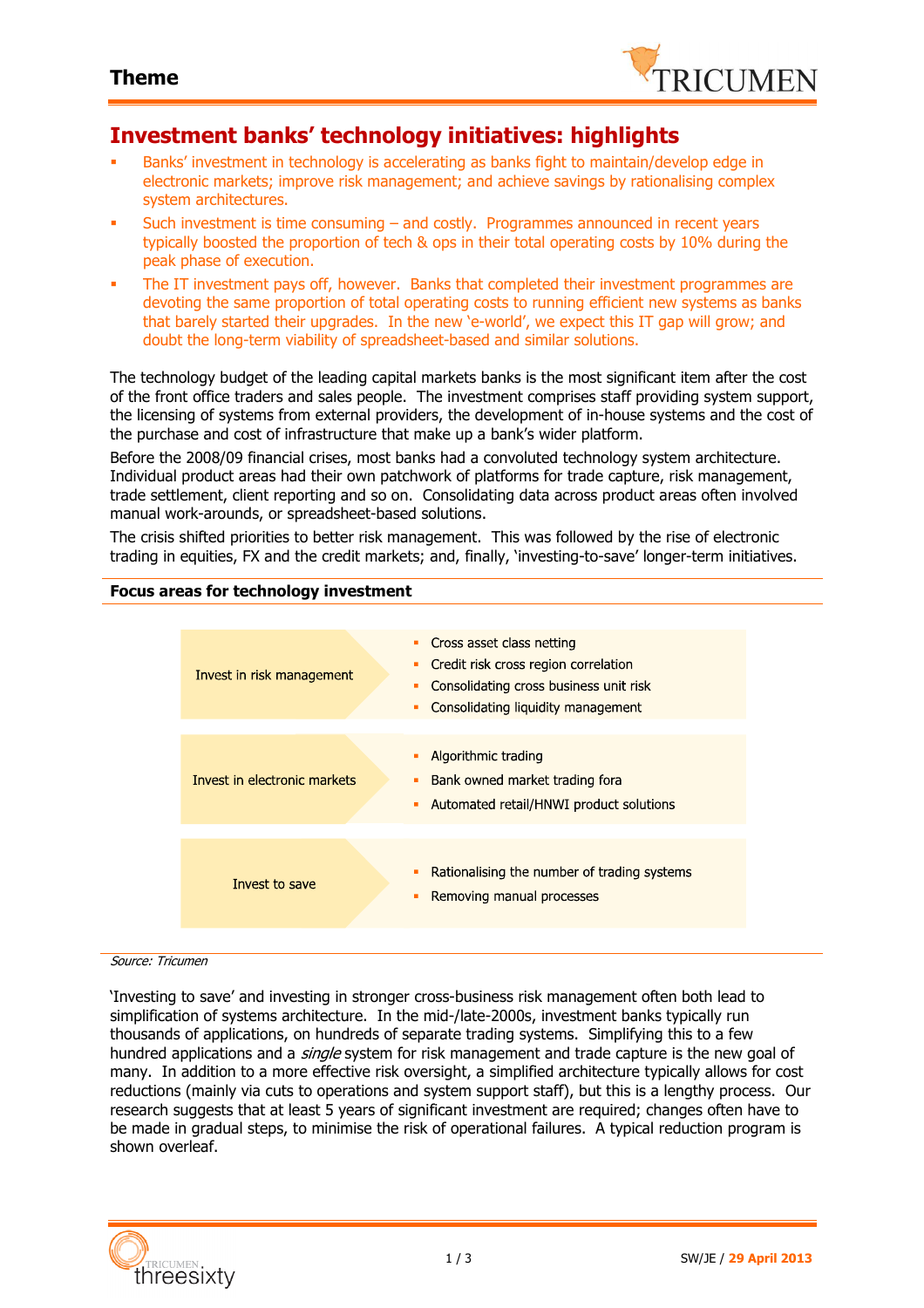

### **Typical complexity reduction program**



Source: Banks, Tricumen analysis.

Banks such as J.P.Morgan and Goldman Sachs have been at the forefront of such programs with both putting in place substantive work prior to the crisis. J.P.Morgan, for example, launched a \$3bn programme to streamline its network and datacentres in 2005 and in the two years before the crisis typically targeted 65% of its growth initiative budget on technology projects. At the time, this negatively impacted the bank's cost/income ratio; today, however, most of its peers' investment programmes are lagging far behind.

However, not all banks have decided to embark on such costly and margin reducing programs. Some of the French banks, for example, favour 'lighter-touch' architectures, relying on relatively basic systems enriched with business unit-owned spreadsheet solutions. This approach typically accounts for the same proportion of total operating expenses as is the case at IT leaders; but in the fastmoving 'e-world', the viability of such systems is, in our view, questionable.



**Tech & Ops investment stages as a percentage total sales & trading markets expenses**

Source: Tricumen. Peer group comprises capital markets/CIB units of: Bank of America Merrill Lynch, Barclays, BNP Paribas, Citigroup, Credit Agricole, Credit Suisse, Deutsche Bank, Goldman Sachs, HSBC, JP Morgan, Morgan Stanley, Royal Bank of Scotland, Societe Generale, UBS, Wells Fargo.